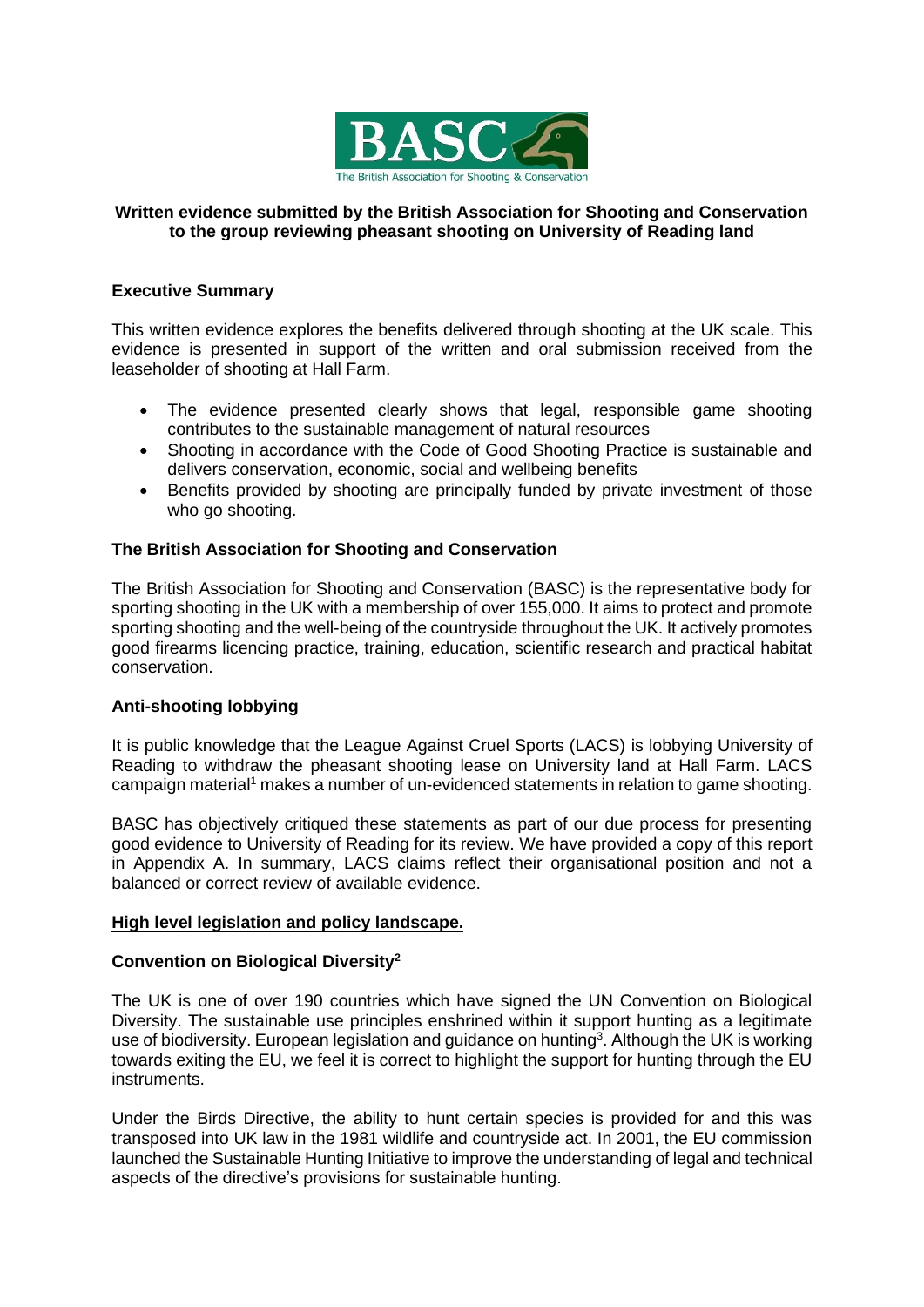This initiative has been supported by a European Charter on Hunting and Biodiversity which was adopted by the standing committee of the Bern Directive in 2007. This demonstrates the recognition of hunting as a sustainable use of biodiversity (an important aspect of natural resources and the underpinning element of ecosystem services).

#### **Shooting and the maintenance and enhancement of natural resources**

Information from The Value of Shooting: The economic, environmental and social benefits of shooting sports to the UK (PACEC 2014)<sup>4</sup> provides robust evidence of the benefits shooting provides for the maintenance and enhancement of natural resources. These benefits are equally relevant to land University of Reading owns or manages.

The report indicates that shooting spends £250 million on conservation annually across the UK. This includes direct habitat management and creation, as well as pest control activities to support conservation. The report indicates that the effort that goes into conservation work from shooting is the equivalent of 16,000 full-time conservation jobs, 2,400 of which are provided in south east of England. This report demonstrates the high level of importance of shooting to the maintenance and enhancement of natural resources.

# **Game shooting and its role in maintenance and enhancement of natural resources**

The influence of shooting game is an important reason for habitat maintenance and improvement. Pheasants prefer to utilise the outer edges of woodlands, be that the edges themselves or rides and glades within them. This is an important reason to increase the quantity and quality of hedgerows and woodland. The PACEC 2014 report indicates that 41 per cent of shooting providers (someone who provides shooting to others) create or maintain hedgerows and 37 per cent create or maintain small woodland 'coverts' (UK-scale information).

This can lead to shooting estates having up to ten times the woodland cover of non-shooting estates and for hedgerows to be better connected to woodlands (Oldfield, Smith, Harrop, & Leader-Williams, 2003<sup>5</sup>). In addition, land managed for shooting is more likely to use traditional, labour-intensive, woodland management techniques, such as coppicing, which are beneficial to birds and other wildlife (Fuller & Green, 1998<sup>6</sup>; Fuller, Stuttard, & Ray, 1989<sup>7</sup>).

Shooting land managers also undertake other, large-scale habitat management to benefit gamebirds and other wildlife. For example, 33 per cent of shooting land managers report creating and maintaining grass strips around fields and 19 per cent report retaining overwinter stubbles (PACEC, 2014). Cereal stubbles are important as over-wintering habitat for farmland birds, providing habitat for up to 44 per cent of seed-eating birds (Perkins, Maggs, & Wilson, 2008<sup>8</sup>). Sympathetically-managed grass margins can also provide important food throughout the year (for review, see Vickery, Feber, & Fuller, 2009<sup>9</sup>) for many types of birds and small mammals. For example, they can supply up to three times the level of chick-food arthropods, essential for breeding birds (Douglas, Vickery, & Benton, 2009<sup>10</sup>).

Management for game shooting typically includes supplemental feeding to encourage them to stay within the boundaries of a shoot, improve winter survival and subsequent breeding success in the wild. Feed is provided through provision of grain in hoppers, hand feeding or through planting seed-rich plots of wild bird cover, also known as cover crops.

The PACEC 2014 report indicates that in the UK those providing shooting spend over £5.4 million on cover crop seeds each year. Cover crops are also an important source of food for many farmland birds (Boatman, Stoate, & Watts, 2000<sup>11</sup>; Sage, Parish, Woodburn, & Thompson, 2005<sup>12</sup>) and can support up to 100 times more birds than set-aside or cereal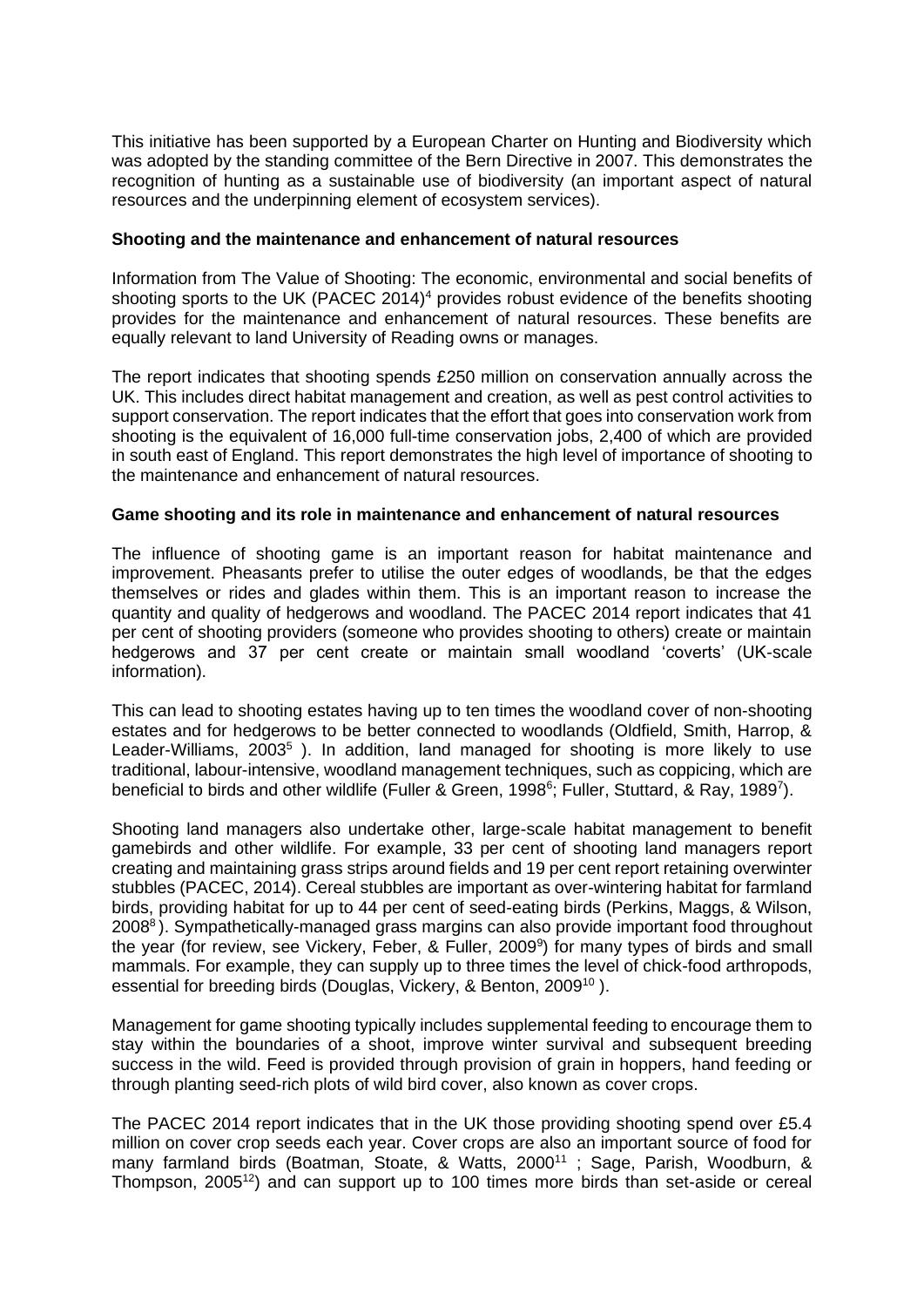stubbles (Parish & Sotherton, 2004<sup>13</sup>), including threatened farmland birds such as the tree sparrow, linnet, corn bunting, yellowhammer, dunnock and reed bunting.

Food hoppers and feeding rides are used by shoots to encourage pheasants and partridges to use specific areas. UK shoot providers spend £25m per year on grain, which equates to over 200,000 tonnes of feed. Typically, only around a quarter of this food is eaten by gamebirds (Sánchez-García, Buner, & Aebischer, 2015<sup>14</sup>) with songbirds consuming a significant proportion. This can increase overwinter survival for some species (Siriwardena, Calbrade, & Vickery, 2008<sup>15</sup>), and is likely to improve breeding success (Stoate & Szczur, 2001<sup>16</sup>). This could be especially important for species such as yellowhammer, linnet and corn bunting which are known to use hoppers (Brickle, 1997<sup>17</sup>).

In summary, evidence demonstrates that game shooting is a motivator for the maintenance and enhancement of natural resources. In addition, these benefits apply to habitats as well as species, many of which are not game birds but are biodiversity priority species in the UK.

#### **The Code of Good Shooting Practice and its role in maintenance and enhancement of natural resources.**

The Code of Good Shooting Practice<sup>18</sup> applies to all game shooting activities and provides rules and guidance on a range of practical and ethical matters pertaining to game shooting. It recognises the conservation benefits of game shooting and provides guidance on sustainable gamebird releasing to avoid potential negative conservation impacts.

A review of gamebird release by the RSPB (Bicknell et al., 2010<sup>19</sup>) highlighted the range of impacts (both positive and negative) associated with gamebird releasing. The many benefits included positive habitat management for a wide variety of bird and animal species, as well as the economic and employment benefits to the local area. (PACEC 2014). Of the negative impacts listed, many are simply management trade-offs, for example, managing for game increased the number of thrushes and generalists, but decreased the number of tits. The majority of the impacts, such as damage to vegetation and localised declines in butterflies, can be mitigated by following best practice releasing guidelines (which are within the Code of Good Shooting Practice).

The executive summary for Bicknell et al., (2010) reported that: "*The data available shows that at high densities of gamebird release, negative environmental impacts are likely to occur, and in some cases may be severe. In the majority of cases, however, where densities are moderate, it is likely that impacts are minor or may be offset by beneficial habitat management. In areas where good habitat management is combined with low release densities, or in areas that work to promote breeding populations of gamebirds, impacts may be largely positive*." In this context, 'high density' is likely to be in excess of 1,000 birds per hectare in the release pen. Current research from the GWCT supports this (Neumann, Holloway, Sage, & Hoodless, 2015 $^{20}$ ; Sage, Ludolf, & Robertson, 2005 $^{21}$ ) which is why it forms the basis of the maximum recommended release density in the Code of Good Shooting Practice and the English Nature and Forestry Commission's Guidance on Woodland Conservation and Pheasants<sup>22</sup>.

#### **Pest and Predator Control**

The PACEC 2014 report indicates that over half of the people that provide shooting opportunities (shoot providers) carry out wildlife management (for example deer management) and pest and predator control to avoid damage to game and habitats. Such activity is regulated through legislation (Wildlife & Countryside Act 1981, Deer Act 1991, Animal Welfare Act 2006, Wild Mammals Protection Act 1996) supported by relevant codes of good practice.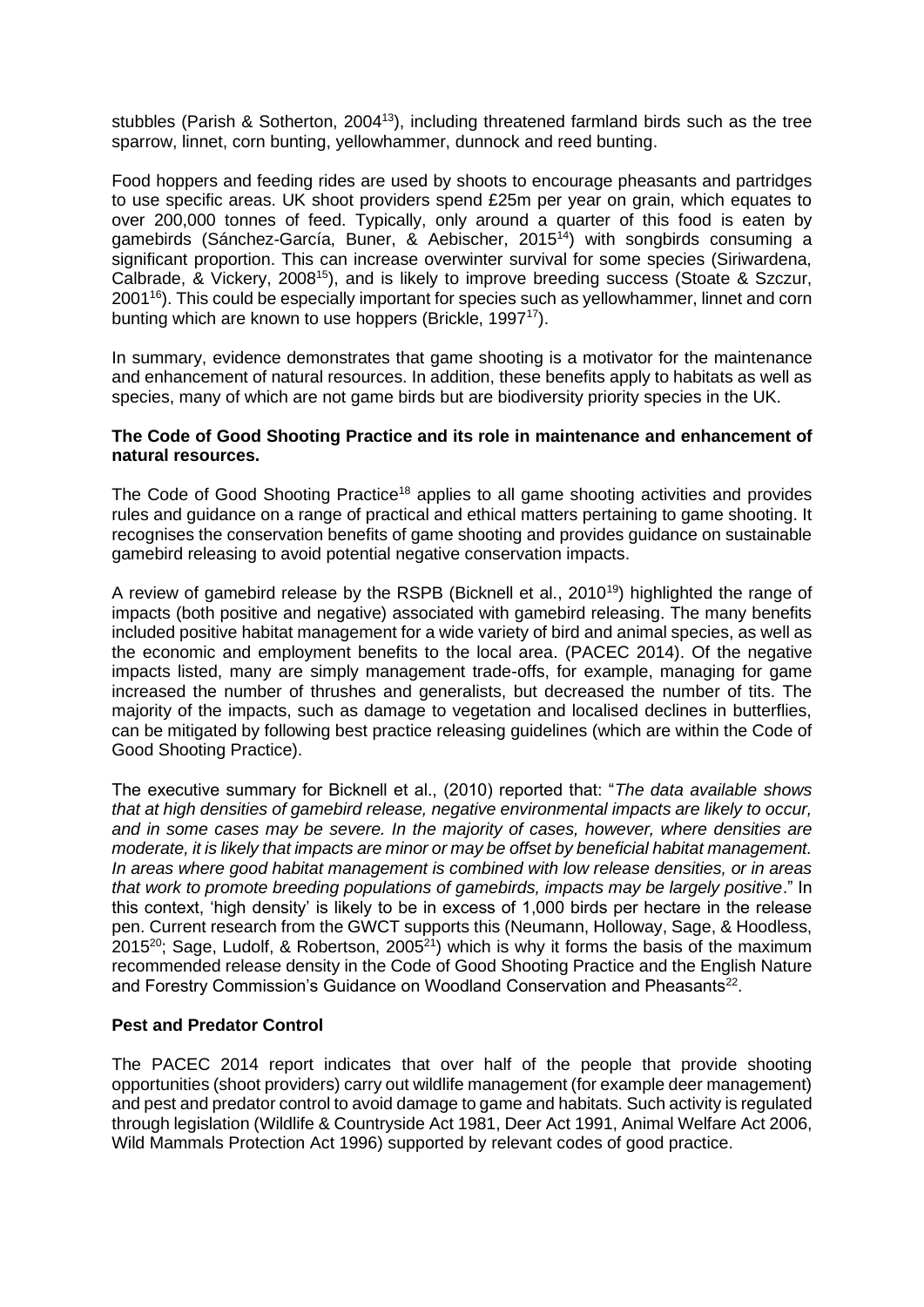Predator control, in combination with habitat management, has been found to reverse the local declines of farmland bird species such as song thrush, whitethroat, dunnock and blackbird (Stoate & Stour, 2001).

Corvids are one of the most important groups of avian nest predators (Andren,  $1992^{23}$ ; Anglestam, 1986<sup>24</sup>), and management for shooting, which includes the removal of corvids, can lead to significant increases in passerine breeding success (Stoate & Szczur, 2001). Furthermore, jays can be responsible for up to 40 per cent of all nest predation in blackcaps (Weidinger, 2009<sup>25</sup>). c

Research has found that the most effective control is where mammalian and avian predators are both removed (Bodey, McDonald, Sheldon, & Bearhop, 2011<sup>26</sup>; Madden, Arroyo, & Amar, 2015<sup>27</sup>; Parker, 1984<sup>28</sup>). The data from PACEC 2014 shows that, on average, shoots report annual bags of 74 small mammalian predators per estate, suggesting that this is likely to be common practice.

# **Animal welfare**

The welfare of pheasants reared and released for sporting purposes is regulated through section 9 of the Animal Welfare Act 2006, supported by DEFRA Code of practice for the welfare of gamebirds reared for sporting purposes<sup>29</sup>.

Further guidance on ensuring welfare of animals is provided through The Code of Good Shooting Practice and Respect for Quarry; a code of practice<sup>30</sup>.

#### **Food**

One of the products of shooting is food. There are approximately 3,000 tonnes of gamebird meat available to eat each year (BASC & CA, 2014<sup>31</sup>) with 97 per cent destined for the human food chain (PACEC, 2014). The game meat market is expanding rapidly with sales up from £97 million in 2014 to over £106 million in 2015 (Poultry and Game Meat - UK - October 2015<sup>32</sup>); this has led to it being identified by Mintel as one of the "50 fascinating markets you need to watch". There is significant room for growth in the game market, which currently accounts for just 2 per cent of poultry and game sales, but sales of game meat are forecast to reach £143 million by 2020.

#### **Well-being**

Sports and outdoor activities are increasingly being recognised as important for their contributions to our physical, personal and social well-being. The Personal Value of Shooting<sup>33</sup> summarises results from a survey in 2015, which investigated the well-being benefits people receive from taking part in shooting, beating, picking up, and habitat management.

At the UK scale it reveals:

- 98% of people stated it improved their well-being.
- 91% said they would spend less time outdoors if they could not shoot.
- 71% said their levels of physical activity would suffer without shooting.
- 88% of people said one or more of their shooting related activities was of moderate to high intensity.
- 75% of respondents said they would spend less time on conservation work if they were not involved in shooting. This really does show the strong linkage between shooting and conservation in the minds and lives of the public that shoot.
- 77% of people said their social life in general would be poorer without shooting.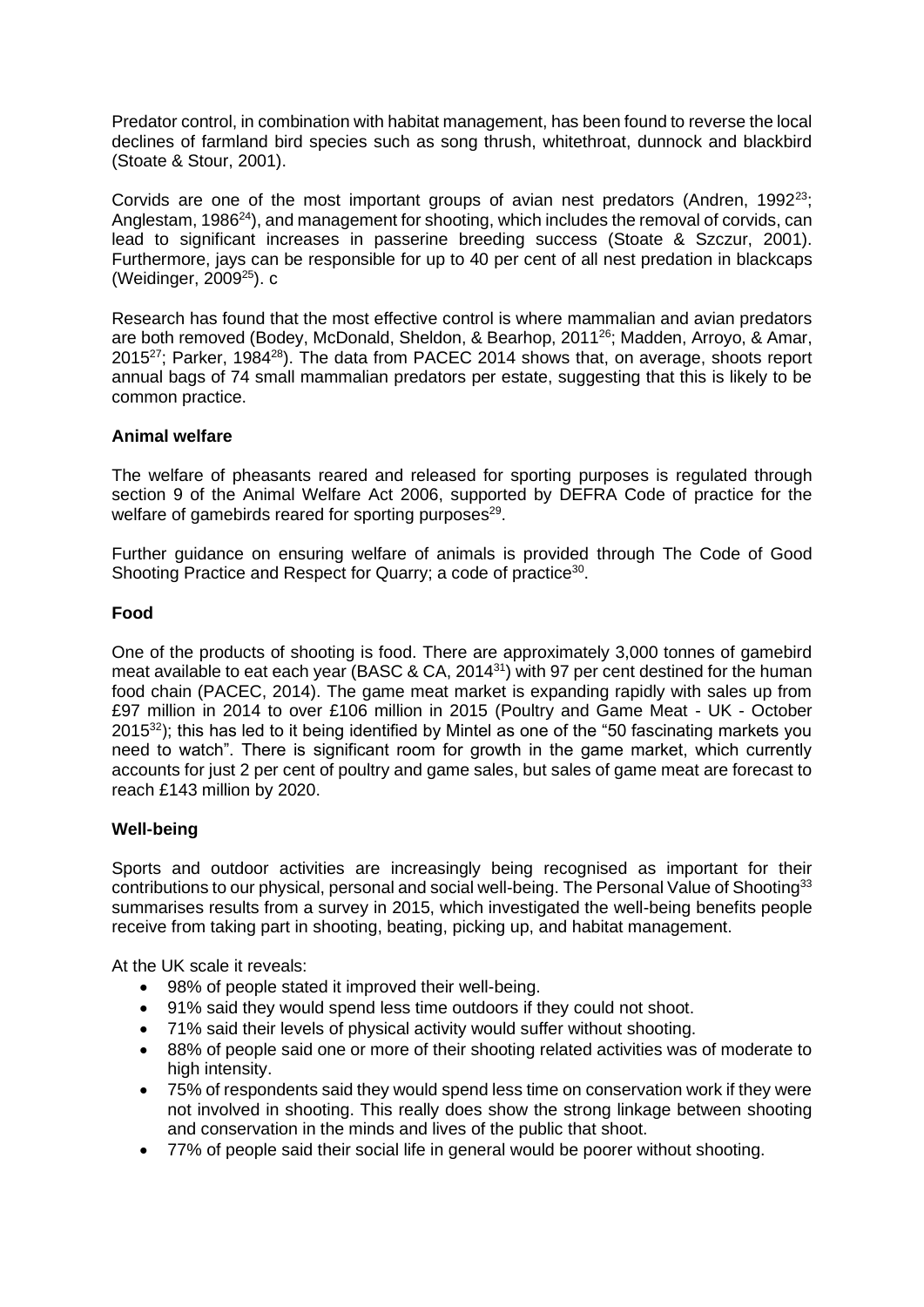Clearly, this report demonstrates the benefits shooting sports have for the well-being of people who participate in them.

BASC would be pleased to expand on this response and to meet with the review group at University of Reading in relation to pheasant shooting on University land.

#### **Reference list**

<sup>1</sup> University of Reading urged to end pheasant shooting on its land. (Sept 2019) <https://www.league.org.uk/news/university-of-reading-urged-to-end-pheasant-shooting>

<sup>2</sup> Convention on Biological Diversity<https://www.cbd.int/sustainable/intro.shtml>

<sup>3</sup> European legislation and guidance on hunting [http://ec.europa.eu/environment/nature/conservation/wildbirds/hunting/index\\_en.htm](http://ec.europa.eu/environment/nature/conservation/wildbirds/hunting/index_en.htm)

<sup>4</sup> Public and Corporate Economic Consultants (2014) The Value of Shooting: The economic, environmental and social benefits of shooting sports to the UK. <http://www.shootingfacts.co.uk/>

<sup>5</sup> Oldfield, T. E. E., Smith, R. J., Harrop, S. R., & Leader-Williams, N. (2003). Field sports and conservation in the United Kingdom. Nature, 423(6939), 531–3. <http://doi.org/10.1038/nature01678>

<sup>6</sup> Fuller, R. J., & Green, G. H. (1998). Effects of woodland structure on breeding bird populations in stands of coppiced lime (Tilia cordata) in western England over a 10-year period. Forestry, 71(3), 199–218.<http://doi.org/10.1093/forestry/71.3.199>

<sup>7</sup>Fuller, R. J., Studdard, P. & Ray, C. M. (1989). The distribution of breeding songbirds within mixed coppice woodland in Kent, England, in relation to vegetation age and structure. *Ann. Zool. Fennici,* 26, 265-275

<sup>8</sup> Perkins, A. J., Maggs, H. E., & Wilson, J. D. (2008). Winter bird use of seed-rich habitats in agri-environment schemes. Agriculture, Ecosystems & Environment, 126(3-4), 189–194. <http://doi.org/10.1016/j.agee.2008.01.022>

<sup>9</sup> Vickery, J. A., Feber, R. E., & Fuller, R. J. (2009). Arable field margins managed for biodiversity conservation: A review of food resource provision for farmland birds. Agriculture, Ecosystems and Environment, 133, 1–13.

<sup>10</sup> Douglas, D. J. T., Vickery, J. A. & Benton, T. G. (2009). Improving the value of field margins as foraging habitat for farmland birds. *Journal of Applied Ecology.* 46(2), 353-362.

<sup>11</sup> Boatman, N. D., Stoate, C., & Watts, P. N. (2000). Practical management solutions for birds on lowland arable farmland. In Ecology and Conservation of Lowland Farmland Birds (pp. 105–114).

<sup>12</sup> Sage, R. B., Parish, D. M. B., Woodburn, M. I. A., & Thompson, P. G. L. (2005). Songbirds using crops planted on farmland as cover for game birds. European Journal of Wildlife Research, 51(4), 248–253.<http://doi.org/10.1007/s10344-005-0114-z>

<sup>13</sup> Parish, D. M. B., & Sotherton, N. W. (2004). Game crops and threatened farmland songbirds in Scotland: a step towards halting population declines? Bird Study, 51(2), 107– 112.<http://doi.org/10.1080/00063650409461341>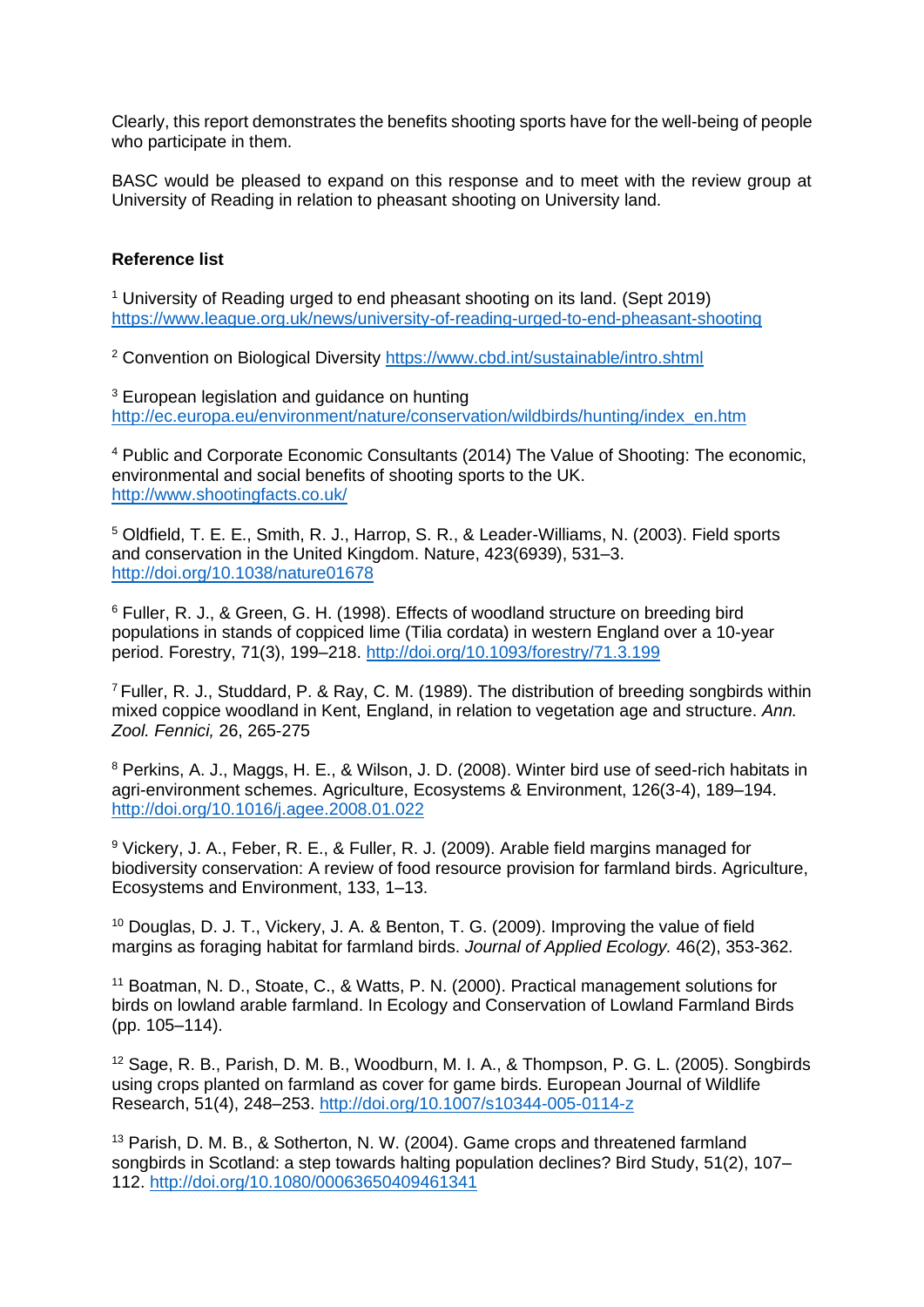<sup>14</sup> Sánchez-García, C., Buner, F., & Aebischer, N. J. (2015). Supplementary winter food for gamebirds through feeders: Which species actually benefit? The Journal of Wildlife Management, 79(5), 832–845. [http://doi.org/10.1002/jwmg.889 18](http://doi.org/10.1002/jwmg.889%2018)

<sup>15</sup> Siriwardena, G. M., Calbrade, N. A., & Vickery, J. A. (2008). Farmland birds and late winter food: does seed supply fail to meet demand? Ibis, 150(3), 585–595. <http://doi.org/10.1111/j.1474-919X.2008.00828.x>

<sup>16</sup> Stoate, C., & Szczur, J. (2001). Could game management have a role in the conservation of farmland passerines? A case study from a Leicestershire farm. Bird Study, 48(3), 279– 292.<http://doi.org/10.1080/00063650109461228>

<sup>17</sup> Brickle, N. W. (1997). The use of game cover and game feeders by songbirds in winter. In 1997 Brighton Crop Protection Conference - Weeds (pp. 1185–1190). Farnham: British Crop Protection Council.

<sup>18</sup> The Code of Good Shooting Practice,<http://www.codeofgoodshootingpractice.org.uk/>

<sup>19</sup> Bicknell, J., Smart, J., Hoccom, D. G., Amar, A., Evans, A. D., Walton, P., & Knott, J. (2010). Impacts of non-native gamebird release in the UK : a review. RSPB Research Report number 40.

<sup>20</sup> Neumann, J. L., Holloway, G., Sage, R. B., & Hoodless, A. N. (2015). Releasing of pheasants for shooting in the UK alters woodland invertebrate communities. Biological Conservation, 191(1), 50–59.<http://doi.org/10.1016/j.biocon.2015.06.022>

<sup>21</sup> Sage, R. B., Ludolf, C., Robertson, A. (2005). The ground flora of ancient semi-natural woodlands in pheasant release pens in England. Biological Conservation, 122 (2), 243-252.

<sup>22</sup> Woodland conservation and pheasants; A practical guide produced by The Game Conservancy Trust for game managers and woodland owners. <https://www.gwct.org.uk/media/208626/woodland-conservation-and-pheasants.pdf>

<sup>23</sup> Andren, H. (1992). Corvid Density and Nest Predation in Relation to Forest Fragmentation: A Landscape Perspective. Ecology, 73(3), 794.<http://doi.org/10.2307/1940158>

<sup>24</sup> Anglestam, P. (1986). Predation on Ground-Nesting Birds' Nests in Relation to Predator Densities and Habitat Edge. Oikos, 47(3), 365–373.

<sup>25</sup> Weidinger, K. (2009). Nest predators of woodland open-nesting songbirds in central Europe. Ibis, 151(2), 352–360. Retrieved from ://WOS:000264547600009

<sup>26</sup> Bodey, T. W., McDonald, R. A., Sheldon, R. D., & Bearhop, S. (2011). Absence of effects of predator control on nesting success of northern lapwings Vanellus vanellus: implications for conservation. Ibis, 153(3), 543–555. Retrieved from ://WOS:000292478300009

 $27$  Madden, C. F., Arroyo, B. E., & Amar, A. (2015). A review of the impacts of corvids on bird productivity and abundance. Ibis, 157(1), 1–16.<http://doi.org/10.1111/ibi.12223>

<sup>28</sup> Parker, H. 1984. Effect of corvid removal on reproduction of willow ptarmigan and black grouse. Journal of Wildlife Management. 48:1,197–205

<sup>29</sup> DEFRA. (2009). Code of practice for the welfare of gamebirds reared for sporting purposes.